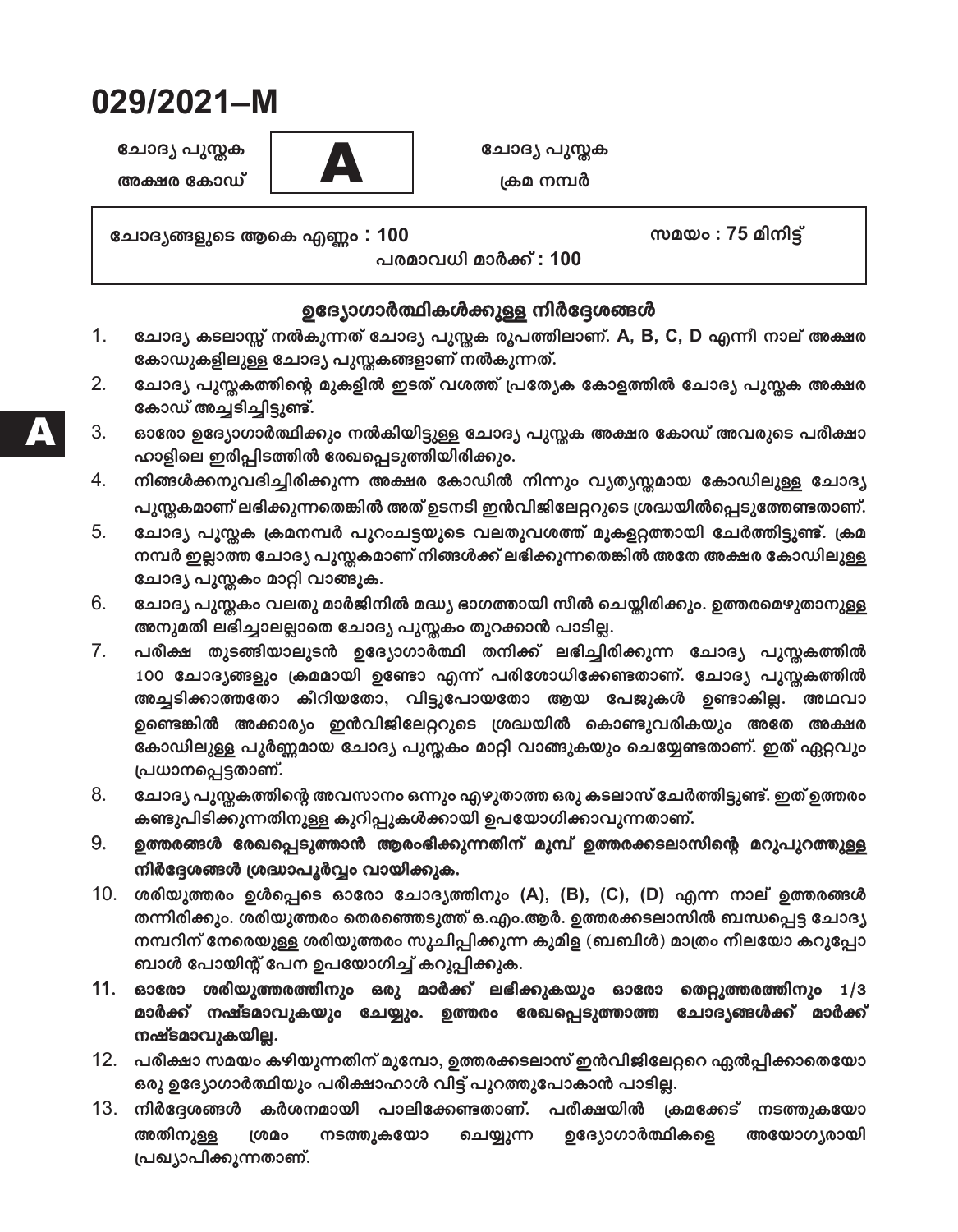

- കേരള സർക്കാരിന്റെ 2020-ൽ സ്വാതി പുരസ്കാരം നേടിയതാര്? 1.
	- (B) വി. ദക്ഷിണാമൂർത്തി (A) അംജദ് അലി ഖാൻ
	- (D) ഡോ. എൽ. സുബ്രഹ്മണ്യം (C) മങ്ങാട് കെ. നടേശൻ
- പ്രശസ്ത തിരക്കഥാകൃത്തും സംവിധായകനുമായിരുന്ന സച്ചി 2020 ജൂൺ 18-ന്  $2.$ അന്തരിച്ചു. അദ്ദേഹത്തിന്റെ പൂർണമായ പേര് എന്താണ്?
	- (A) ആർ.കെ. സച്ചിദാസ് (B) കെ.ആർ. സച്ചിദാനന്ദൻ
	- (C) കെ.എസ്. സച്ചിദാസ് (D) എസ്.കെ. സച്ചിദാനന്ദൻ
- കോട്ടയത്തെ കെ.ആർ. നാരായൺ നാഷണൽ ഇൻസ്റ്റിറ്റ്യൂട്ട് ഫോർ വിഷ്വൽ സയൻസ്  $3.$ ആൻഡ് ആർട്ടിന്റെ ചെയർമാനായി നിയമിതനായത്?
	- (B) ഷാജി എൻ. കരുൺ (A) കമൽ
	- (C) അടൂർ ഗോപാലകൃഷ്ണൻ (D) സണ്ണി ജോസഫ്
- കേരളത്തിലെ ആദ്യത്തെ പൈതൃക ബീച്ച്?  $4.$ 
	- (A) കോവളം ബീച്ച്
	- (B) വർക്കല ബീച്ച്
	- (C) മുഴുപ്പിലങ്ങാട് ബീച്ച്
	- (D) അഴീക്കോട് മുനയ്ക്കൽ ഡോൾഫിൻ ബീച്ച്
- ശ്രീ പത്മനാഭസ്വാമി ക്ഷേത്രത്തിൽ രാജകുടുംബത്തിന്റെ  $5.$ തിരുവനന്തപുരം അവകാശം അംഗീകരിച്ചുകൊണ്ട് സുപ്രീംകോടതി പ്രഖ്യാപിച്ച വിധിയിൽ ?
	- (A) വി.പി. മേനോൻ (B) വി.കെ. കൃഷ്ണമേനോൻ
	- (C) സി. കേശവൻ (D) എ.കെ. ഗോപാലൻ
- 2020 ന്യൂയോർക്ക് ഇന്ത്യൻ ഫിലിം ഫെസ്റ്റിവലിൽ മികച്ച സംവിധായകനായി 6. തിരഞ്ഞെടുക്കപ്പെട്ടത്?
	- (A) അചൽ മിശ്ര
	- (B) ലിജോ ജോസഫ് പെല്ലിശ്ശേരി
	- (C) ഗീതു മോഹൻദാസ്
	- (D) ഡോ. ബിജൂ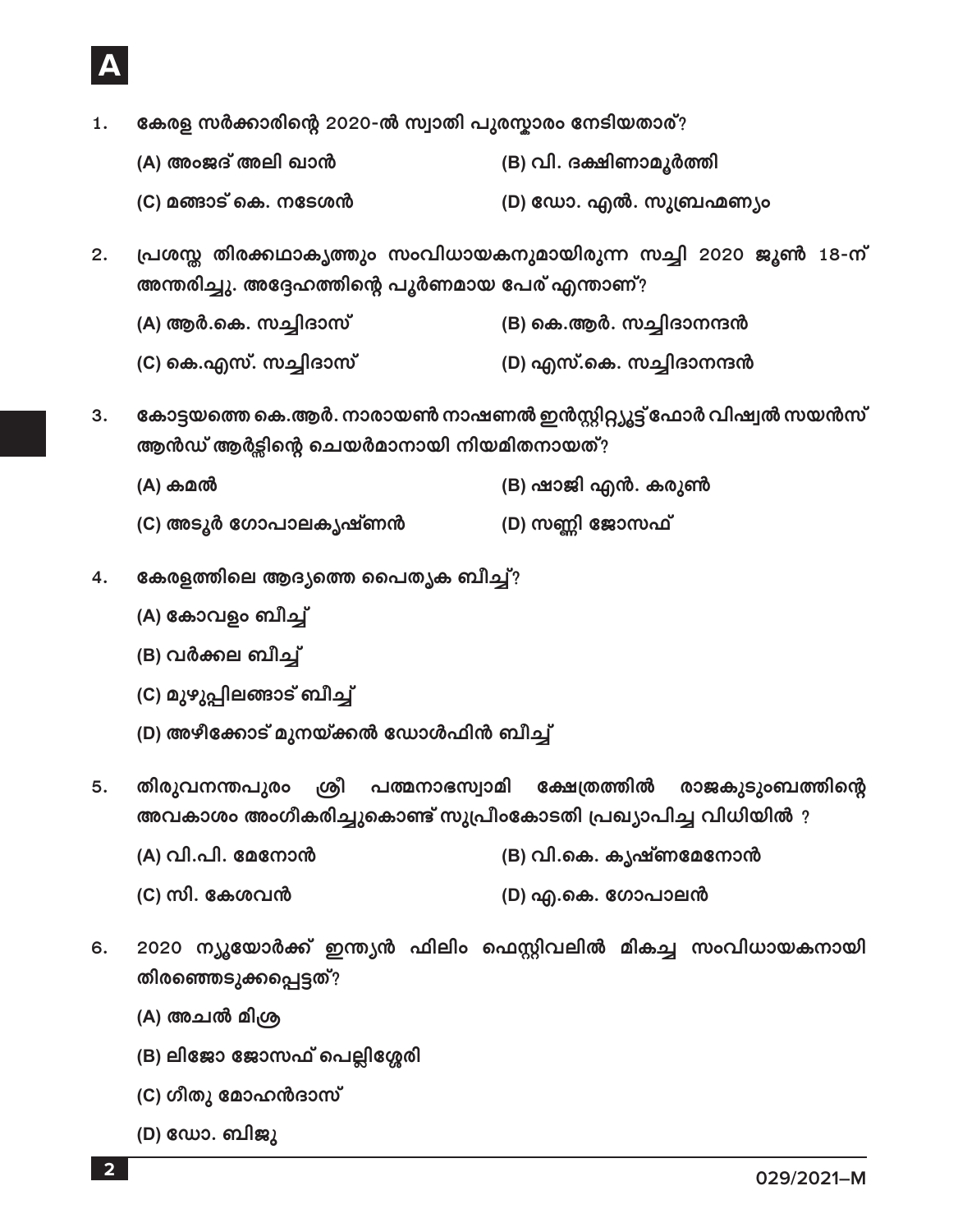ദേശീയ യുവജനദിനാഘോഷത്തിന്റെ (ജനുവരി 12) ഭാഗമായി 2020-ൽ നാഷണൽ  $7.$ യുത്ത് ഫെസ്റ്റിവൽ സംഘടിപ്പിച്ചതെവിടെ?

| (A) ലഖ്നൗ | (B) നോയിഡ |
|-----------|-----------|
|-----------|-----------|

- (D) ഹൈദരാബാദ് (C) ബാംഗ്ലൂർ
- 2020-ലെ രാജ്യാന്തര യോഗ ദിനത്തിന് വേദിയായ സ്ഥലം? 8.
	- (A) കാൺപൂർ (B) ലേ
	- (D) നാസിക് (C) അഹമ്മദാബാദ്
- നാഷണൽ ബുക്ക് ട്രസ്റ്റിന്റെ ആഭിമുഖ്യത്തിൽ 2020 ജനുവരിയിൽ വേൾഡ് ബുക്ക് 9. ഫെയർ നടന്നതെവിടെ?

| (A) ഗോവ   | (B) ന്യൂഡൽഹി |
|-----------|--------------|
| (C) മുംബൈ | (D) ചെന്നൈ   |

- 10. 2020-ൽ കോമൺവെൽത്ത് ചെറുകഥാ പുരസ്കാരം നേടിയ ഇന്ത്യൻ സാഹിത്യകാരി?
	- (A) ശൈലി ചോപ്ര (B) ജുംപാ ലാഹിരി (C) അനിത നായർ (D) കൃതിക് പാണ്ഡേ
- 11. ചുവടെ ചേർത്തിട്ടുള്ളവയിൽ ഇന്ത്യയെക്കാൾ വലിപ്പമുള്ള രാജ്യം ഏതാണ്?
	- (A) ബ്രസീൽ (B) ഫ്രാൻസ്
	- (C) ഈജിപ്ത് (D) ഇറാൻ
- 12. ഇന്ത്യയുടെ അക്ഷാംശ വ്യാപ്തി:
	- (A) 8 14 N-37 7 N (B) 8 4' N-37 6' N
	- (C) 12 6' N-97 25' N (D) 8 4' E-37 6' E
- 13. ഇന്ത്യയിലെ ഏറ്റവും വലിയ പീഠഭൂമി?

| (A) മാൾവ പീഠഭൂമി    | (B) ഡെക്കാൻ പീഠഭൂമി |
|---------------------|---------------------|
| (C) വിന്ധ്യ പീഠഭൂമി | (D) ബേരുൾ പീഠഭൂമി   |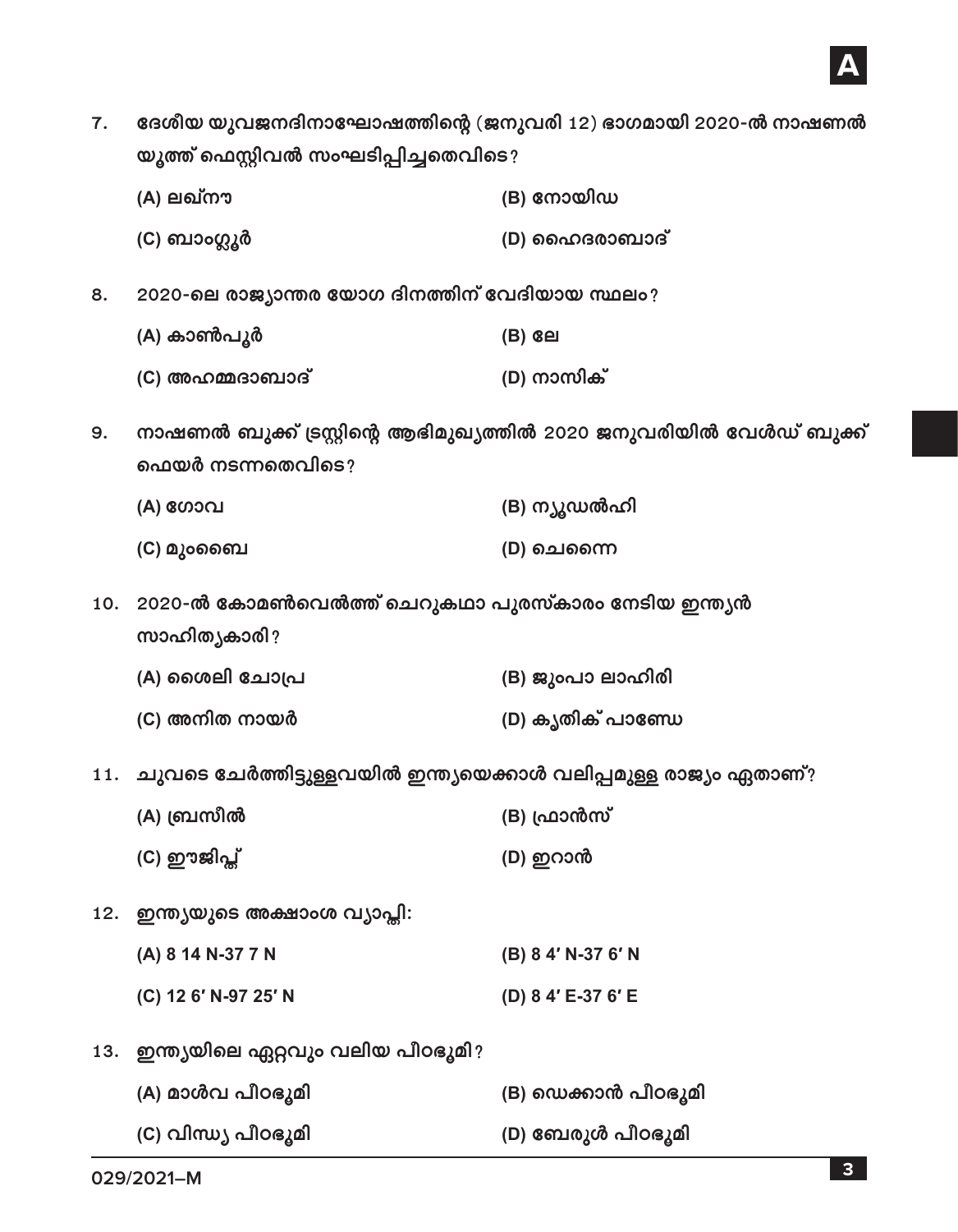- (C) ജൽദപ്പാറ ദേശീയോദ്യാനം
- (D) ഡച്ചിഗാം നാഷണൽ പാർക്ക്
- (B) കാഞ്ചൻ ജംഗ ദേശീയോദ്യാനം

(A) മാനസ് ദേശീയോദ്യാനം

(C) ഹിപ്പോപ്പൊട്ടാമസ്

- 20. ഇന്ത്യയിലെ ഏറ്റവും ഉയരത്തിലുള്ള ദേശീയോദ്യാനം?
- (B) ഒറ്റക്കൊമ്പൻ കാണ്ടാമ്യഗം (A) കാട്ടുകഴുത
- 19. അസമിലെ കാസിരംഗ ദേശീയോദ്യാനം ഏതു മൃഗത്തിന് പ്രസിദ്ധമാണ്?
- (C) മേഘം (D) ഉത്സവം
- (A) കാറ്റ് (B) നൃത്തം
- 18. കാൽബൈശാഖി എന്നത്.
- 
- 17. മൺസുൺ എന്ന വാക്ക് ഏതു ഭാഷയിൽ നിന്ന് എടുത്തതാണ്?
- (A) ഗംഗ (B) യമുന (C) സിന്ധു

16. ഇന്ത്യയിലെ ഏറ്റവും ഉയരത്തിൽ സ്ഥിതി ചെയ്യുന്ന എയർപോർട്ടായ ലേ ഏത്

- (C) നർമ്മദ (D) മഹാനദി
- (C) മുസോറി (D) നീലഗിരി 15. ബംഗാൾ ഉൾക്കടൽ നദീവ്യൂഹത്തിൽ ഉൾപ്പെടാത്ത നദി:

(B) കാവേരി

(D) ബ്രഹ്മപുത്ര

(D) സംസ്കൃതം

(B) ലാറ്റിൻ

(D) സിംഹം

- (A) ഡാർജിലിങ് (B) കൊടൈക്കനാൽ
- 14. ഹിൽ സ്റ്റേഷനുകളുടെ രാജകുമാരി എന്നറിയപ്പെടുന്ന സുഖവാസ കേന്ദ്രം:

(A) കൃഷ്ണ

(A) അറബി

(C) ഇംഗ്ലീഷ്

നദിക്കരയിലാണ്?

 $\overline{4}$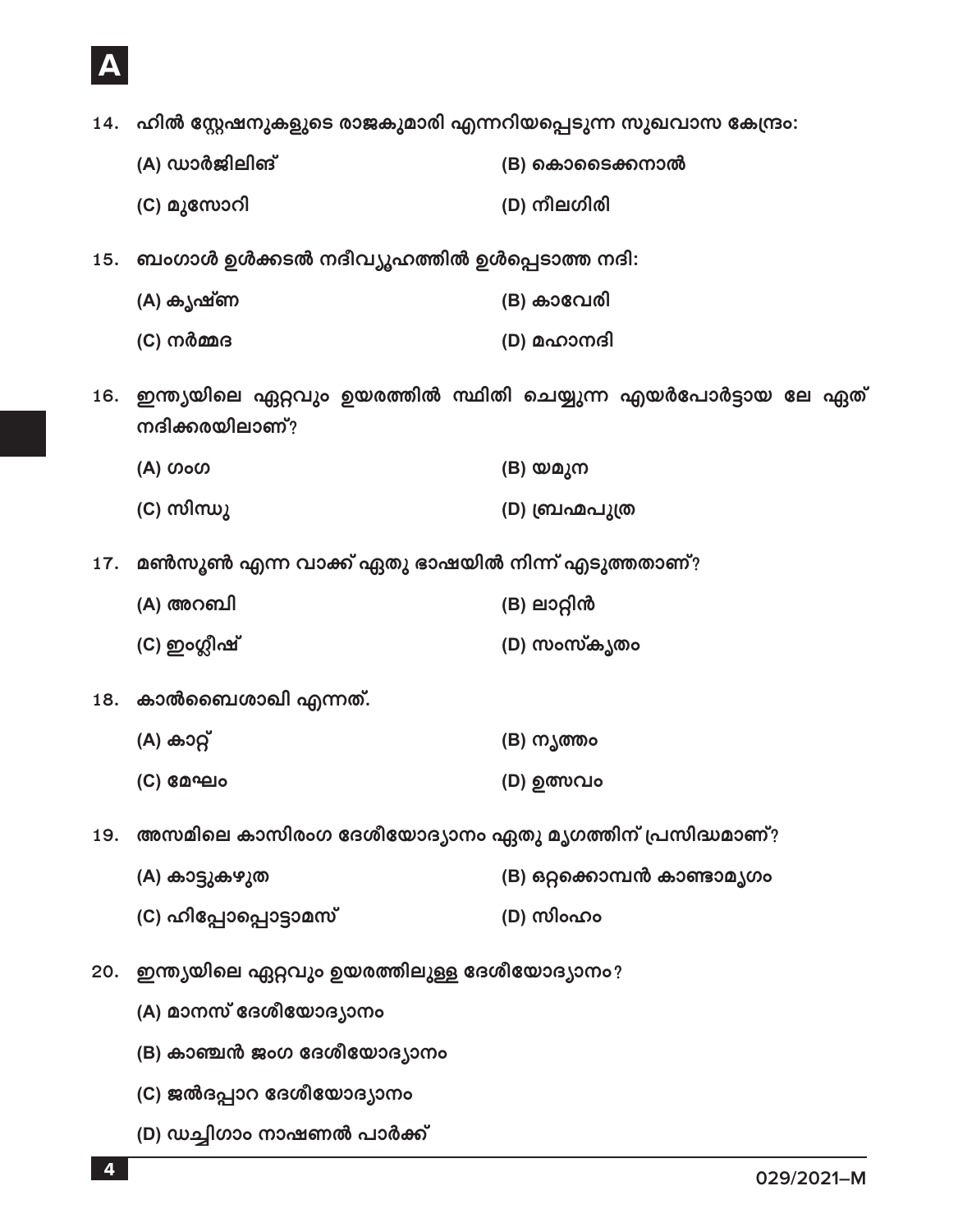

(D) മഹാത്മാ ഗാന്ധി (C) കെ. കേളപ്പൻ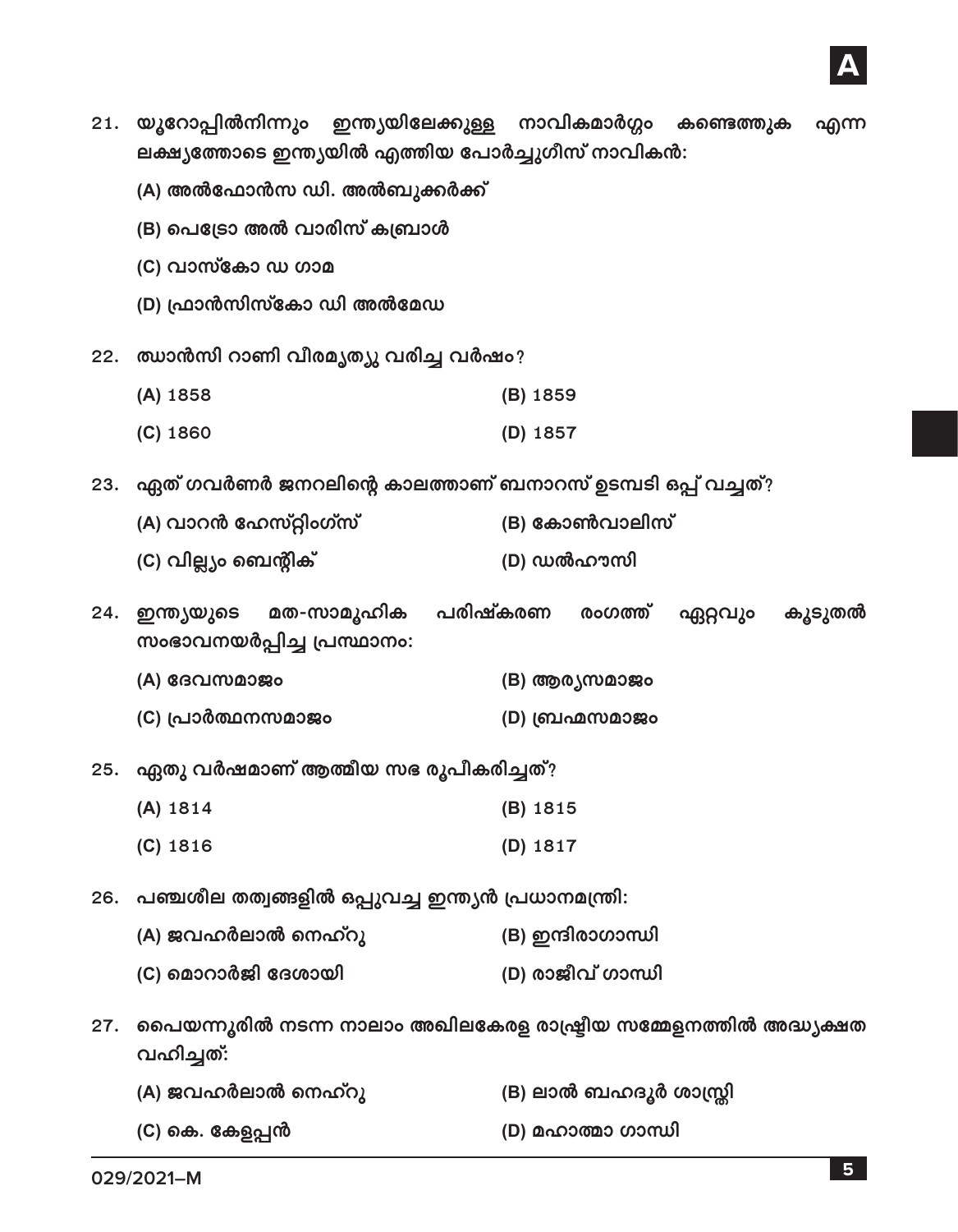- 28. ഗാന്ധിജി ഇന്ത്യയിൽ നടത്തിയ ആദ്യ സത്യാഗ്രഹം:
	- (A) ബർദോളി സത്യാഗ്രഹം
	- (B) ഖേഡ സത്യാഗ്രഹം
	- (C) ചമ്പാരൻ സത്യാഗ്രഹം
	- (D) അഹമ്മദാബാദ് സത്യാഗ്രഹം
- 29. ഇന്ത്യയിലെ ആദ്യത്തെ ഉപരാഷ്ട്രപതി:
	- (B) ഡോ. സക്കീർ ഹുസൈൻ (A) ഗ്യാനി സെയിൽ സിങ്ങ്
	- (D) വി വി ഗിരി (C) ഡോ. എസ്. രാധാകൃഷ്ണൻ

30. ഒരു സംസ്ഥാനത്തെ ഗവർണർ ആയതിനുശേഷം പ്രസിഡണ്ട് ആയ ആദ്യ വ്യക്തി?

- (A) എ പി ജെ അബ്ദുൾ കലാം (B) നീലം സഞ്ജീവറെഡ്ഡി
- (C) ഡോ. സക്കീർ ഹുസൈൻ (D) ഫക്രുദ്ദീൻ അലി അഹമ്മദ്
- 31. ഇന്ത്യൻ ഭരണഘടനയുടെ മൂന്നാം ഭാഗത്തിൽ പ്രതിപാദിച്ചിരിക്കുന്നത്.
	- (B) ഇന്ത്യയിലെ പ്രദേശങ്ങൾ (A) മൗലികാവകാശങ്ങൾ
	- (C) പൗരത്വം (D) നിർദ്ദേശക തത്വം
- 32. മൗലികാവകാശങ്ങൾ ഉൾപ്പെടെ ഭരണഘടനയുടെ ഏതു ഭാഗവും ഭേദഗതി ചെയ്യുവാൻ പാർലമെന്റിനു അധികാരമുണ്ടെന്നു വ്യവസ്ഥ ചെയ്ത ഭേദഗതി:
	- (A) 21-ാം ഭേദഗതി (B) 24-ാം ഭേദഗതി
	- (C) 26-ാം ഭേദഗതി (D) 27-ാം ഭേദഗതി
- 33. സ്വത്ത് സമ്പാദിക്കാനും സംരക്ഷിക്കാനുമുള്ള മൗലികാവകാശത്തെ നിയമാവകാശമായി മാറ്റിയ ഭരണഘടനാഭേദഗതി:
	- (A) 44-ാം ഭേദഗതി (B) 46-ാം ഭേദഗതി
	- (C) 47-ാം ഭേദഗതി (D) 49-ാം ഭേദഗതി
- 34. പൊതുനിയമനങ്ങളിൽ അവസര സമത്വം ഉറപ്പുനൽകുന്ന ഭരണഘടനാ വകുപ്പ്:

| (A) അനുച്ഛേദം 15 | (B) അനുച്ഛേദം 16 |
|------------------|------------------|
| (C) അനുച്ഛേദം 20 | (D) അനുച്ഛേദം 21 |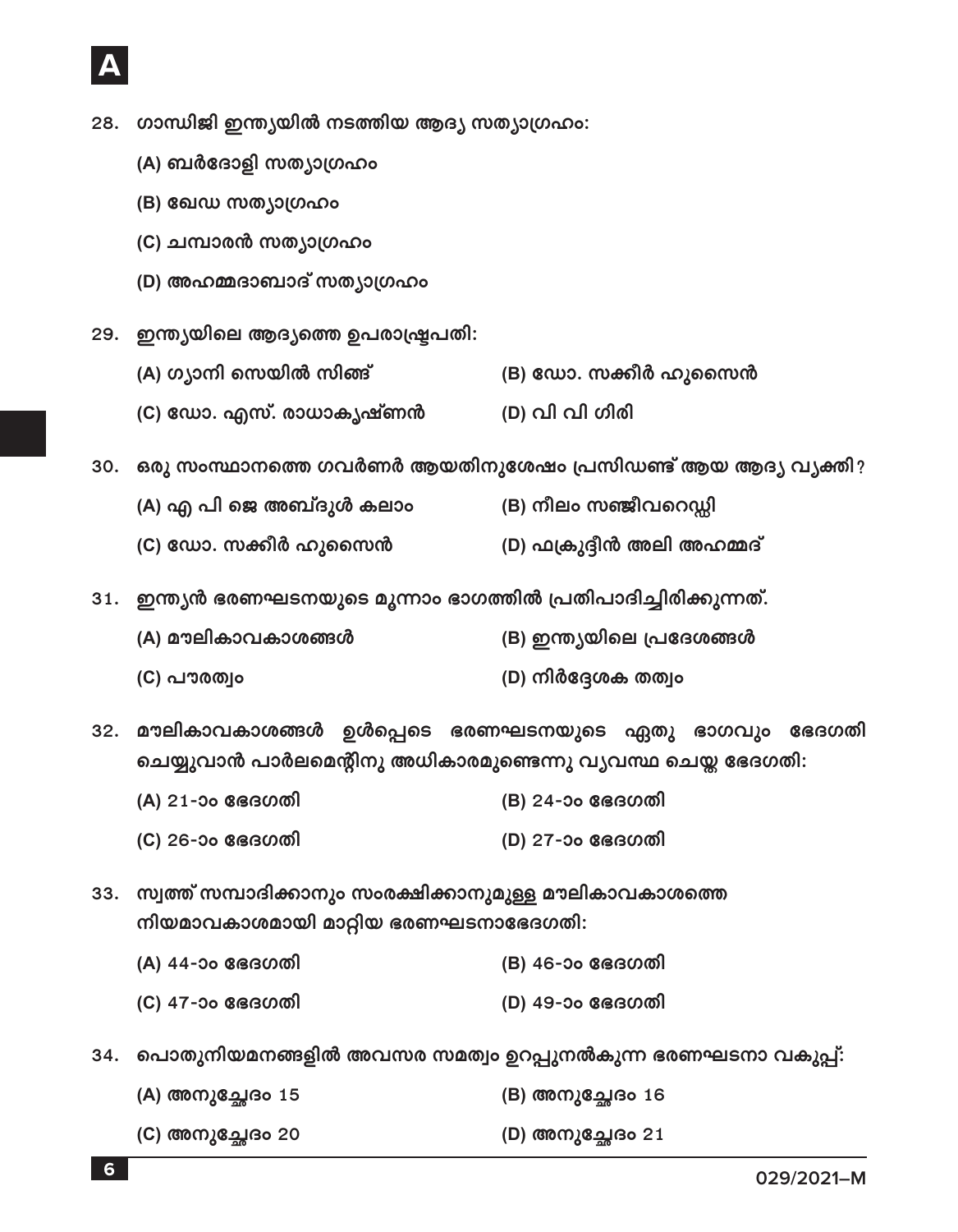

35. അടിയന്തരാവസ്ഥക്കാലത്ത് മൗലികാവകാശങ്ങൾ നിഷേധിക്കപ്പെടുന്നത് ഏതു വകുപ്പു പ്രകാരമാണ്?

| (A) 350 | (B) 359 |
|---------|---------|
| (C) 300 | (D) 360 |

36. ഇന്ത്യയിൽ മനുഷ്യാവകാശ സംരക്ഷണ നിയമം നിലവിൽ വന്ന വർഷം:

| (A) 1990 | (B) 1993 |
|----------|----------|
|----------|----------|

- $(C)$  1994 (D) 1996
- 37. സംസ്ഥാന മനുഷ്യാവകാശ കമ്മീഷൻ ചെയർമാനേയും അംഗങ്ങളേയും നിയമിക്കുന്നത്:
	- (A) രാഷ്ട്രപതി
	- (B) ഹൈക്കോടതി ചീഫ് ജസ്റ്റിസ്
	- (C) മുഖ്യമന്ത്രി
	- (D) ഗവർണർ
- 38. താഴെ പറയുന്നവരിൽ ദേശീയ മനുഷ്യാവകാശ കമ്മീഷനിൽ എക്സ് ഒഫീഷ്യോ മെമ്പറല്ലാത്തത് ആര്?
	- (A) കേന്ദ്ര നിയമകാര്യ വകുപ്പ് മന്ത്രി
	- (B) ദേശീയ വനിതാ കമ്മീഷൻ ചെയർപേഴ്സൺ
	- (C) ദേശീയ പട്ടികവർഗ്ഗ കമ്മീഷൻ ചെയർപേഴ്സൺ
	- (D) ദേശീയ പട്ടികജാതി കമ്മീഷൻ ചെയർപേഴ്സൺ
- 39. സംസ്ഥാന മനുഷ്യാവകാശ കമ്മീഷൻ അംഗങ്ങളെ ശുപാർശ ചെയ്യുന്ന കമ്മിറ്റിയുടെ ചെയർമാൻ:
	- (A) സംസ്ഥാന പ്രതിപക്ഷ നേതാവ് (B) മുഖ്യമന്ത്രി
	- (C) നിയമസഭാ സ്പീക്കർ (D) ഗവർണർ
- 40. ദേശീയ വനിതാകമ്മീഷനിലെ ആദ്യ പുരുഷ അംഗമാര്?

| (A) ആർ കെ മാത്തൂർ | (B) സൂരജ് ഭാൻ     |
|-------------------|-------------------|
| (C) രാംധൻ         | (D) അലോക് റവാത്ത് |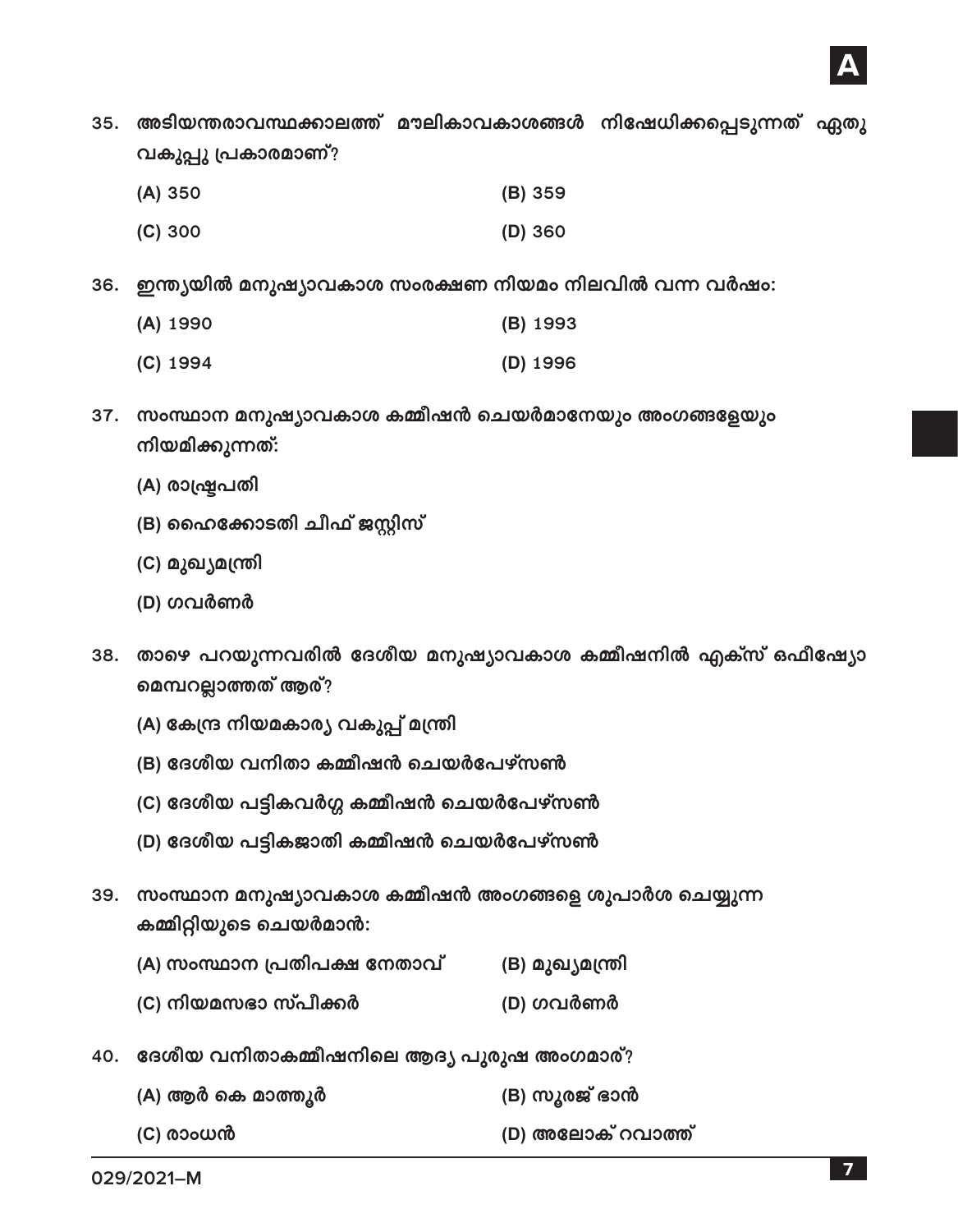41. കേരളത്തിലെ വടക്കേ അറ്റത്തുള്ള പഞ്ചായത്ത്:

- $(A)$  മഞ്ചേശ്വരം (B) മടിക്കൈ (D) മംഗൽപാടി (C) ചെംനാട്
- 42. ഇന്ത്യയുടെ ആകെ വിസ്തീർണ്ണത്തിന്റെ എത്ര ശതമാനമാണ് കേരളം?
	- $(A) 1.28$  $(B) 1.18$
	- $(C) 2.18$  $(D) 1.38$
- 43. കേരളത്തിൽ കളിമൺ നിക്ഷേപം കൂടുതലുള്ള പ്രദേശം:
	- (A) മൂന്നാർ (B) പുനലൂർ
	- (D) തലശ്ശേരി (C) കുണ്ടറ
- 44. മണ്ണിനെക്കുറിച്ചുള്ള പഠനം ഏത് പേരിലാണ് അറിയപ്പെടുന്നത്?
	- $(B)$  മെട്രോളജി (A) പെഡോളജി
	- (D) പീഡിയോളജി  $(C)$  ഡെർമെറ്റോളജി
- നേരിടുന്ന സിംഹവാലൻ കുരങ്ങുകൾ 45. വംശനാശഭീഷണി പ്രധാനമായും കാണപ്പെടുന്ന കേരളത്തിലെ ദേശീയോദ്യാനം:
	- (B) സൈലന്റ്വാലി (A) മംഗളവനം
	- (C) ഇരവികുളം (D) നെയ്യാർ
- 46. തനിമ, കൃതിക എന്നീ പദ്ധതികൾ ഏത് മേഖലയുമായി ബന്ധപ്പെട്ട കേരള സർക്കാർ നടപ്പാക്കുന്നവയാണ്?
	- (A) വിനോദസഞ്ചാരം (B) കൈത്തറി (C) ഫിഷറീസ് (D) ആരോഗ്യം
- 47. ഇൻഡോ നോർവീജിയൻ ഫിഷറീസ് കമ്മ്യൂണിറ്റി പ്രൊജക്ട്
	- (A) വിഴിഞ്ഞം (B) അഞ്ചുതെങ്ങ് (C) നീണ്ടകര (D) അഴീക്കൽ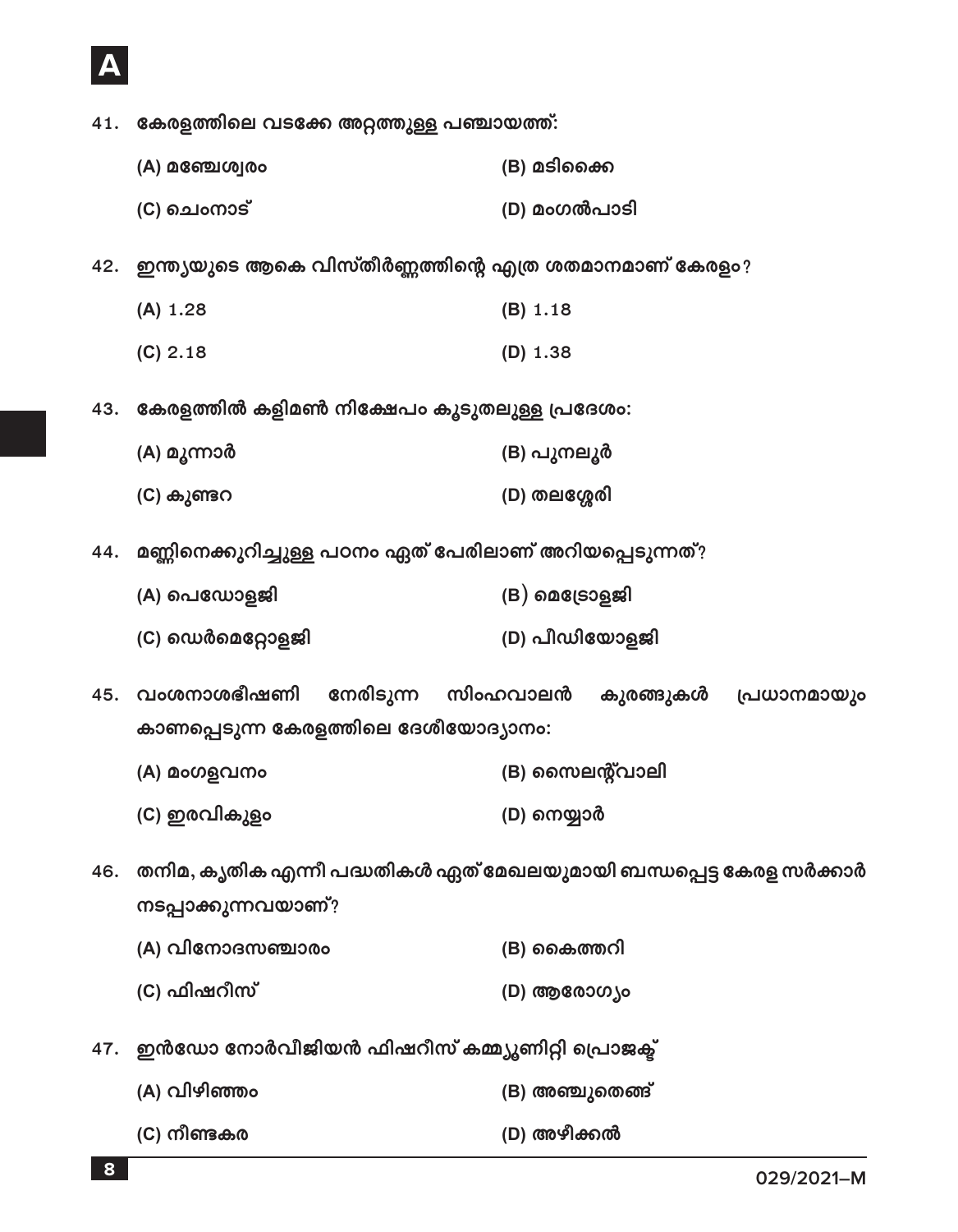48. കെ.എസ്.ഇ.ബിയുടെ ഏറ്റവും വലിയ ഡീസൽ പവർപ്ലാന്റ്

| (A) ചീമേനി | (B) ബ്രഹ്മപുരം |
|------------|----------------|
|            |                |

- 49. കേരളത്തിൽ സ്വർണനിക്ഷേപം കൂടുതലുള്ള സ്ഥലമേതാണ്?
	- (A) നിലമ്പൂർ (B) വാളയാർ
	- (D) ചവറ (C) കുണ്ടറ
- 50. കേരളത്തിലൂടെ കടന്നു പോകുന്ന ദേശീയപാത 183 ബന്ധിപ്പിക്കുന്ന സ്ഥലങ്ങൾ:

(D) നല്ലളം

- (A) ഫറോക്ക് പാലക്കാട് (B) സേലം - ഇടപ്പള്ളി
- (C) കോഴിക്കോട് മൈസൂർ (D) ഡിണ്ടിഗൽ കൊല്ലം
- 51. 'കേരളത്തിലെ വിവേകാനന്ദൻ' എന്ന് അറിയപ്പെടുന്നത് ആര്?
	- (A) ശ്രീനാരായണ ഗുരു (B) ആഗമാനന്ദ സ്വാമി
	- (C) ചിന്മയാനന്ദ സ്വാമി (D) ചട്ടമ്പി സ്വാമികൾ
- 52. 1114-ന്റെ കഥ എന്ന കൃതി രചിച്ചത് ആരാണ്?
	- (A) ആർ. ബാലകൃഷ്ണപിള്ള
	- (B) അക്കാമ്മ ചെറിയാൻ
	- (C) മന്നത്ത് പത്മനാഭൻ
	- (D) കെ. കേളപ്പൻ

(C) കായംകുളം

- 53. തിരുവിതാംകൂർ സ്റ്റേറ്റ് കോൺഗ്രസ്സിന്റെ ആക്ടിങ്ങ് പ്രസിഡന്റായ ആദ്യത്തെ വനിത:
	- (A) എ.വി. കുട്ടിമാളു അമ്മ (B) അന്നാ ചാണ്ടി
	- (C) ആനി മസ്ക്രീൻ (D) അക്കാമ്മ ചെറിയാൻ
- 54. 1909-ൽ അയ്യങ്കാളി കേരളത്തിലെ ആദ്യത്തെ കർഷക സമരം സംഘടിപ്പിച്ചത് എവിടെയാണ്?
	- (A) കോട്ടയം (B) കണ്ണൂർ (C) പുന്നപ്ര (D) വെങ്ങാനൂർ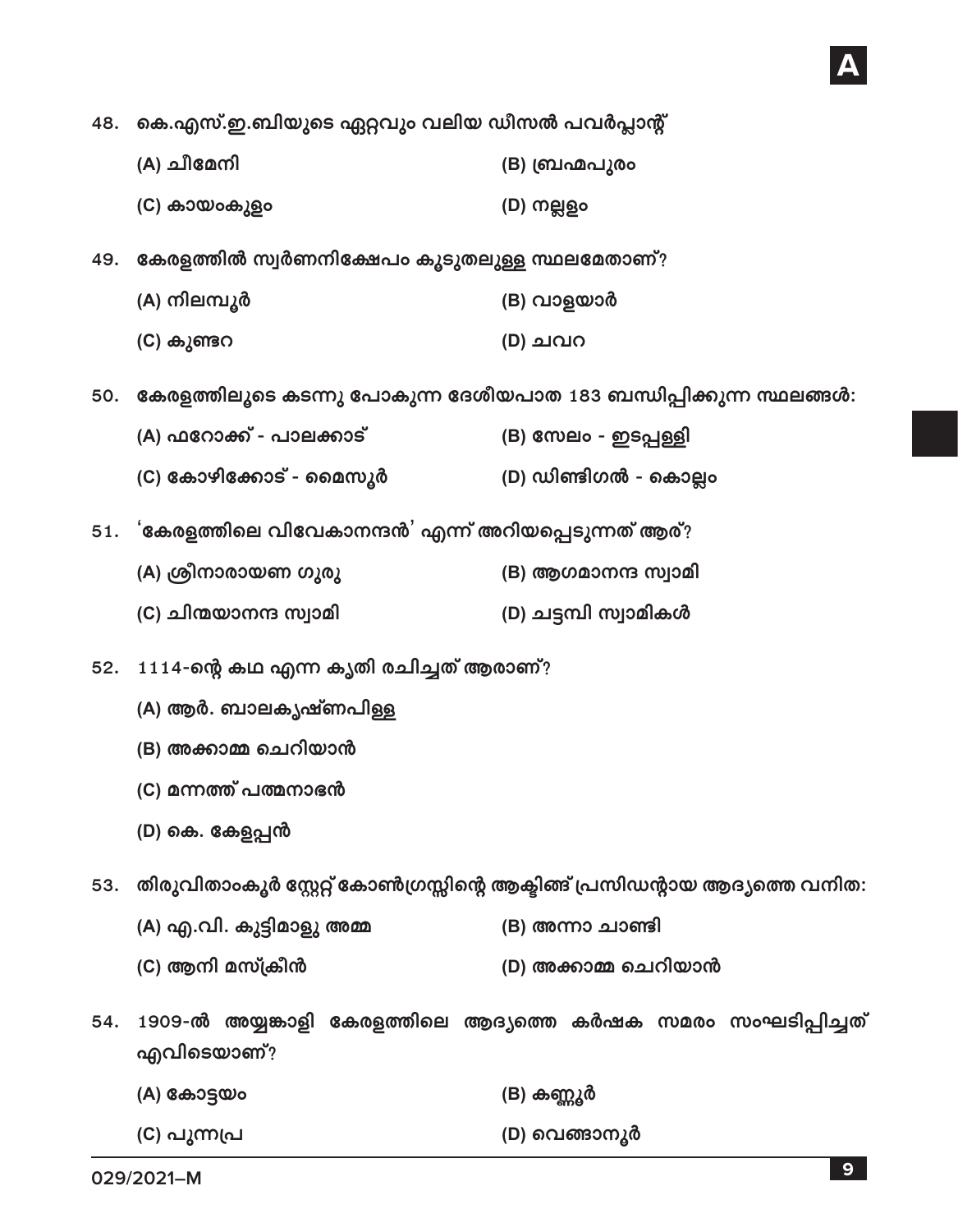

 $(C)$  തൈക്കാട് അയ്യാഗൂരൂ (D) സഹോദരൻ അയ്യപ്പൻ 56. എവിടെ നിന്നുള്ള ബ്രിട്ടീഷ് സൈന്യമാണ് ആറ്റിങ്ങൽ കലാപം അടിച്ചമർത്തിയത്: (B) തളിപ്പറമ്പ് (A) പയ്യന്നൂർ (C) പാനൂർ (D) തലശ്ശേരി 57. ഒന്നാം പഴശ്ശി കലാപം അവസാനിച്ച വർഷം: (A) 1795 (B) 1796 (C) 1797 (D) 1798 സ്വന്തമാക്കിയതുമായി 58. കുരുമുളകിന്റെ ബ്രീട്ടീഷുകാർ വ്യാപാരകുത്തക ബന്ധപ്പെട്ടുണ്ടായ കലാപം: (A) ആറ്റിങ്ങൽ കലാപം (B) ചാന്നാർ ലഹള (C) പൂക്കോട്ടൂർ കലാപം (D) അഞ്ചുതെങ്ങ് കലാപം 59. ഏതു വിപ്ലവത്തിനു സാക്ഷ്യം വഹിച്ച മലയാണ് പുരളിമല

55. 1833-ൽ ശുചീന്ദ്രം രഥോത്സവത്തിന് അവർണ്ണരുമൊത്ത് തേരിന്റെ വടംപിടിച്ച്

(B) വൈകുണ്ഠ സ്വാമി

- (A) കയ്യൂർ സമരം
- (B) പുന്നപ്ര വയലാർ സമരം

പ്രതിഷേധിച്ച നവോത്ഥാന നായകൻ:

(A) അയ്യങ്കാളി

- (C) മലബാർ ലഹള
- (D) പഴശ്ശി വിപ്ലവം

60. ഉപ്പുസത്യാഗ്രഹത്തിൽ പങ്കെടുത്തതിനെ തുടർന്ന് എ.കെ.ജി അറസ്റ്റ് വരിച്ച വർഷം:

- (A) 1931 (B) 1932
- $(C)$  1930  $(D)$  1933
- 61. മനുഷ്യരിൽ രൂപം കൊള്ളുന്ന സ്ഥിരദന്തങ്ങളുടെ എണ്ണം:

| (A) 38 | $(B)$ 32 |
|--------|----------|
| (C) 34 | $(D)$ 36 |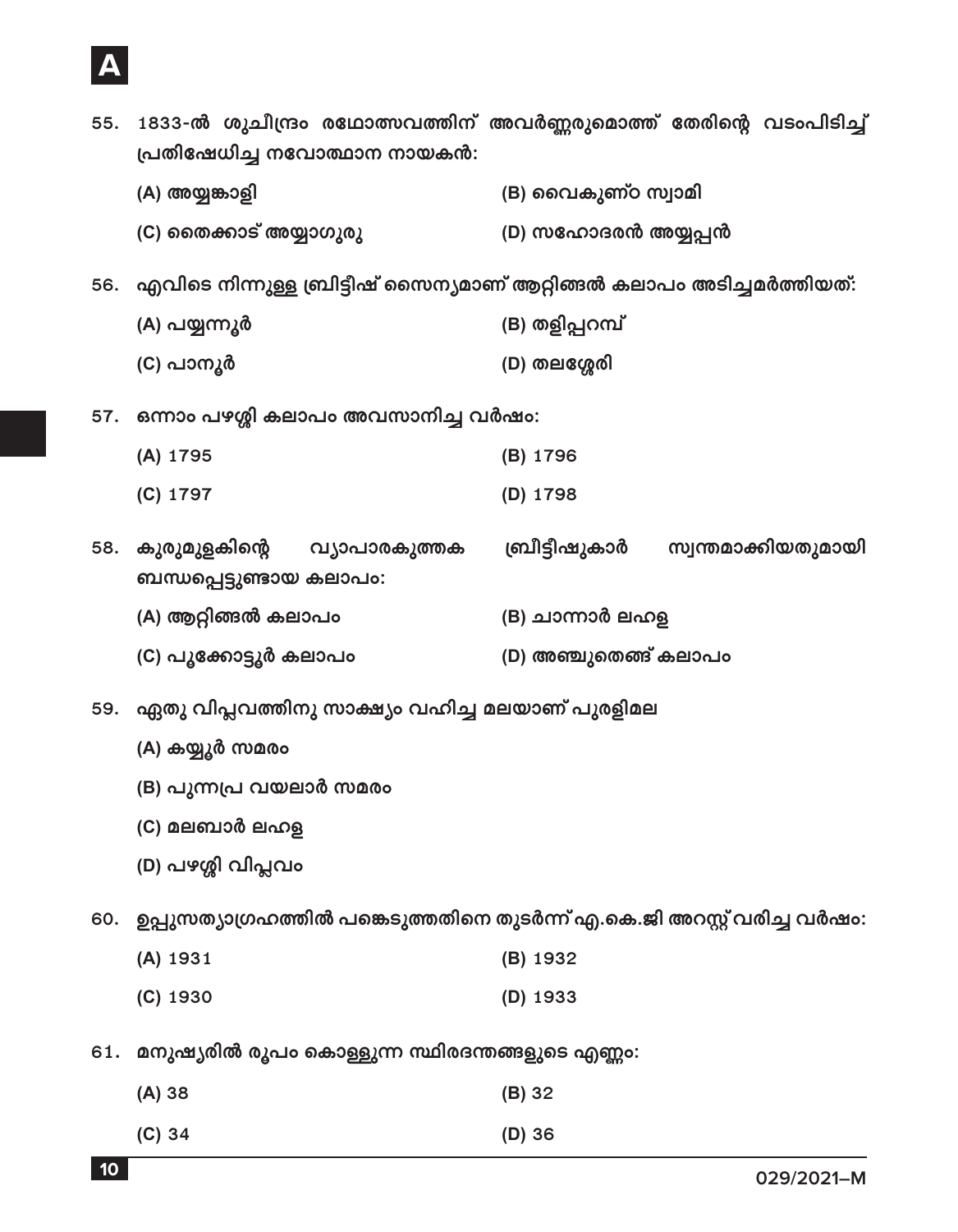62. മനുഷ്യശരീരത്തിലെ ഏറ്റവും ഭാരം കുറഞ്ഞ അവയവം:

| (A) വൃക്ക | (B) പാൻക്രിയാസ് |
|-----------|-----------------|
|-----------|-----------------|

- (D) കരൾ (C) ശ്വാസകോശം
- 63. മനുഷ്യശരീരത്തിൽ രക്തം കട്ടപിടിക്കുന്നതിനാവശ്യമായ വസ്തു നിർമ്മിക്കപ്പെടുന്നത് എവിടെയാണ്?
	- (A) പാൻക്രിയാസ്  $(B)$  ആമാശയം (D) ജൈറായ്ഡ്
- 64. ശരീരത്തിലെ അനൈച്ഛിക പ്രവർത്തനങ്ങളെ നിയന്ത്രിക്കുന്ന മസ്തിഷ്ക ഭാഗം:
	- (B) സെറിബെല്ലം (A) മെഡുല ഒബ്ലോംഗേറ്റ (C) സെറിബ്രം (D) തലാമസ്
- 65. മദ്യം ബാധിക്കുന്ന തലച്ചോറിന്റെ ഭാഗം:

(C) കരൾ

- (A) തലാമസ് (B) ഹൈപ്പോതലാമസ്
- (C) സെറിബ്രം (D) സെറിബെല്ലം
- 66. പേശികളെക്കുറിച്ചുള്ള പഠനമാണ്:
	- (A) ഓസ്റ്റിയോളജി (B) മയോളജി
	- (C) നെപ്രോളജി (D) ഫ്രെനോളജി
- 67. പാകം ചെയ്താൽ നഷ്ടപ്പെടുന്ന വിറ്റാമിൻ:
	- (A) വിറ്റാമിൻ സി (B) വിറ്റാമിൻ എ
	- (C) വിറ്റാമിൻ ഇ (D) വിറ്റാമിൻ ബി
- 68. ചുവടെ ചേർത്തിട്ടുള്ളവയിൽ വൈറ്റമിൻ എച്ച് എന്നറിയപ്പെടുന്നത് ഏതാണ്?

| (A) ബയോട്ടിൻ | (B) ഫോളിക് ആസിഡ് |
|--------------|------------------|
| (C) തയാമിൻ   | (D) റൈബോ ഫ്ലാവിൻ |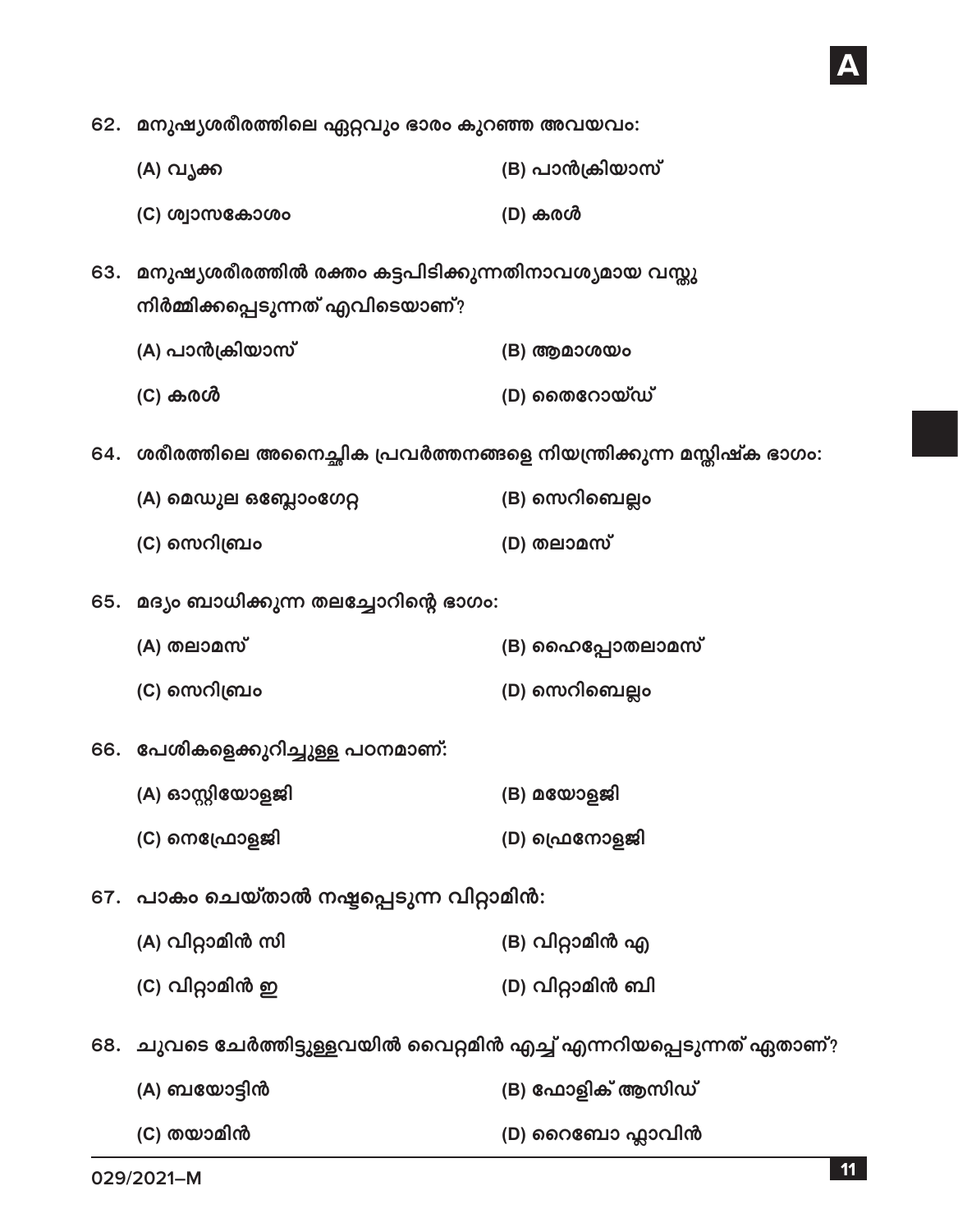

- 69. സെഹത് എന്ന ടെലിമെഡിസിൻ പദ്ധതിയുമായി സഹകരിച്ച ആദ്യ ആശുപത്രി:
	- (A) അരുണ അസഫ് അലി ഗവൺമെന്റ് ഹോസ്റ്റിറ്റൽ
	- (B) അപ്പോളോ ഹോസ്പിറ്റൽ
	- (C) ഡോ. റാം മനോഹർ ലോഹ്യ ഹോസ്റ്റിറ്റൽ
	- (D) ജി ബി പന്ത് ഹോസ്പിറ്റൽ
- 70. റേച്ചൽ കാഴ്സൺ രചിച്ച 'സൈലന്റ് സ്പ്രിങ് ' എന്ന ഗ്രന്ഥത്തിലെ പ്രതിപാദ്യ വിഷയം എന്താണ്?
	- (A) ഡിഡിടി (B) ഓസോൺ നാശനം
	- (C) ആഗോളതാപനം (D) ഹരിത ഗൃഹ പ്രഭാവം
- 71. ഒരു മൂലകത്തിന്റെ രാസപ്രവർത്തനത്തിൽ നിർണ്ണായക പങ്കു വഹിക്കുന്ന അറ്റോമിക കണികകളേവ?
	- (B) ന്യൂട്രോൺ (A) ഇലക്ട്രോൺ
	- (C) പ്രോട്ടോൺ (D) പോസിട്രോൺ
- 72. കലാമിൻ ഏതു ലോഹത്തിന്റെ അയിരാണ്?
	- (A) കാൽസ്യം (B) മെഗ്നീഷ്യം
	- (C) സിങ്ക് (D) മാൻഗനീസ്
- 73. ഭാവിയിലെ ഇന്ധനം:
	- (A) കാർബൺ ഡൈ ഓക്സൈഡ്
	- (B) സൈട്രജൻ
	- (C) ഓക്സിജൻ
	- (D) ഹൈഡ്രജൻ
- 74. ബാത്തിങ് സോപ്പ് നിർമ്മാണത്തിന് ഉപയോഗിക്കുന്ന പൊട്ടാസ്യം സംയുക്തം:
	- (A) പൊട്ടാസ്യം ക്ലോറൈഡ്
	- (B) പൊട്ടാസ്യം സൾഫേറ്റ്
	- (C) പൊട്ടാസ്യം ഹൈഡ്രോക്സൈഡ്
	- (D) പൊട്ടാസ്യം ബ്രോമൈറ്റ്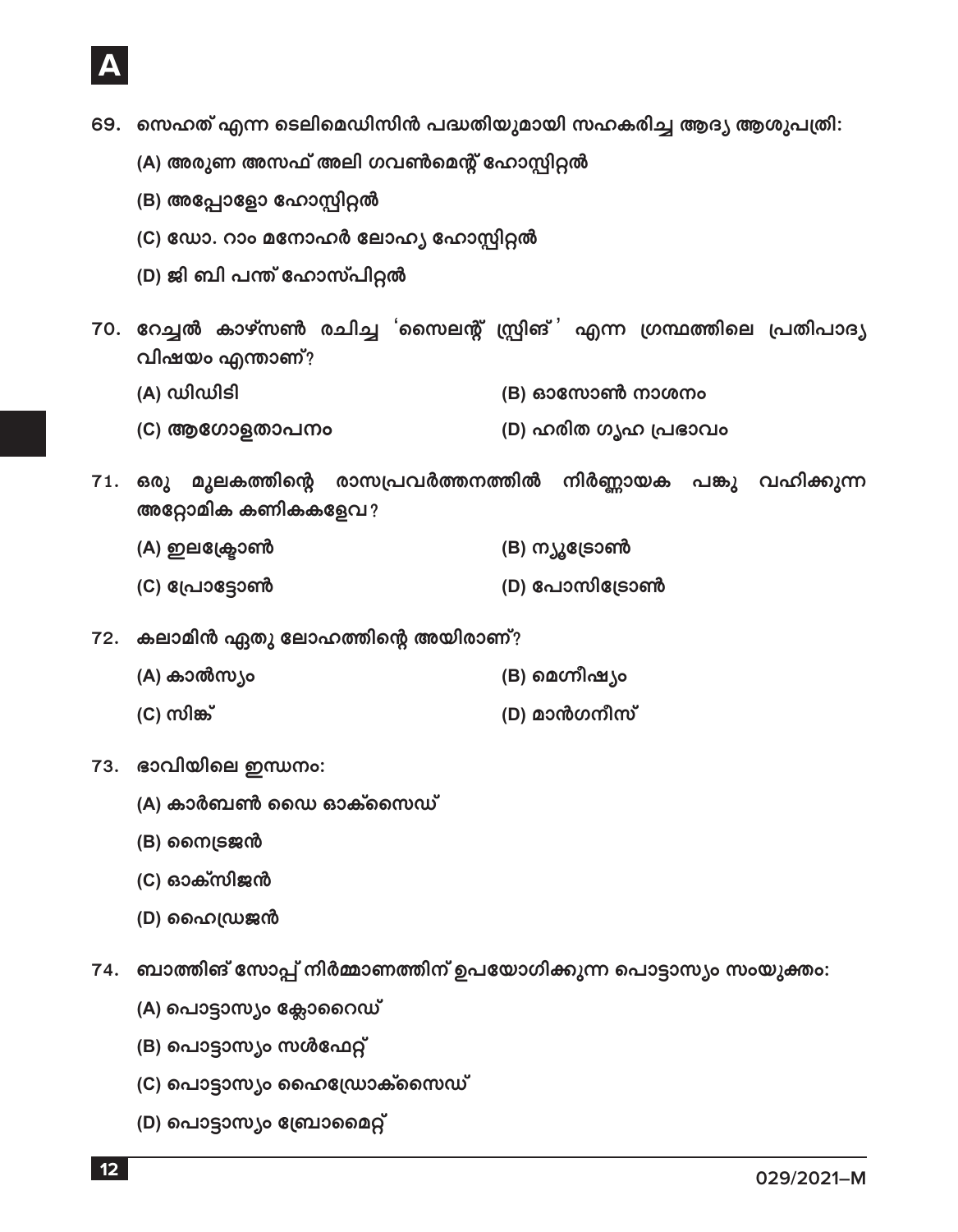## A

75. ലെസ്സൈൻസ് പരീക്ഷണത്തിലൂടെ തിരിച്ചറിയുന്നതിന് സാധിക്കാത്ത മൂലകം ഏത്?

|     | (A) സൈട്രജൻ                                                  |            | (B) ക്ലോറിൻ                                                         |          |  |
|-----|--------------------------------------------------------------|------------|---------------------------------------------------------------------|----------|--|
|     | (C) ഓക്സിജൻ                                                  |            | (D) സൾഫർ                                                            |          |  |
| 76. | പ്രവൃത്തി ചെയ്യാനുള്ള കഴിവ് ആണ്                              |            |                                                                     |          |  |
|     | (A) ദ്രവ്യം                                                  |            | (B) ബലം                                                             |          |  |
|     | (C) ഊർജ്ജം                                                   |            | (D) പിണ്ഡം                                                          |          |  |
|     |                                                              |            | 77.   ചുറ്റുപാടുകളെ അപേക്ഷിച്ച് ഒരു വസ്തുവിനുണ്ടാകുന്ന സ്ഥാനമാറ്റം: |          |  |
|     | (A) സ്ഥാനാന്തരം                                              |            | (B) ചലനം                                                            |          |  |
|     | (C) സ്ഥിതികോർജ്ജം                                            |            | (D) കൊഹിഷൻ                                                          |          |  |
|     | 78.   ദ്രവ്യത്തിന് എത്ര അവസ്ഥകളാണുള്ളത്?                     |            |                                                                     |          |  |
|     | $(A)$ 3                                                      | $(B)$ 4    | $(C)$ 7                                                             | $(D)$ 5  |  |
|     | 79. 1 ന്യൂട്ടൺ (N) =  Dyne.                                  |            |                                                                     |          |  |
|     | (A) 100                                                      | $(B) 10^5$ | (C) 98                                                              | (D) 102  |  |
|     | 80.   സൗരയൂഥത്തിൽ നിന്ന് പുറത്തായ ഗ്രഹം ഏതാണ്?               |            |                                                                     |          |  |
|     | (A) ബുധൻ                                                     |            | (B) വ്യാഴം                                                          |          |  |
|     | (C) നെപ്റ്റ്യൂൺ                                              |            | (D) പ്ലൂട്ടോ                                                        |          |  |
|     | 81.   400-നും 1100 നും ഇടയ്ക്ക് 6 ന്റെ എത്ര ഗുണിതങ്ങൾ ഉണ്ട്? |            |                                                                     |          |  |
|     | (A) 117                                                      | (B) 116    | $(C)$ 115                                                           | (D) 118  |  |
|     | 82.   താഴെ കൊടുത്ത സംഖ്യകളിൽ 12-ന്റെ ഗുണിതം ഏത്?             |            |                                                                     |          |  |
|     | (A) 3816                                                     | (B) 3247   | (C) 3649                                                            | (D) 3347 |  |
|     | 83.   താഴെ കൊടുത്തിട്ടുള്ള സംഖ്യകളുടെ തുക കാണുക?             |            |                                                                     |          |  |
|     | 13.07, 21, 0.3, 1.25, 0.137, 26.546                          |            |                                                                     |          |  |
|     | $(A)$ 61.203                                                 |            | $(B)$ 62.303                                                        |          |  |
|     | $(C)$ 61.303                                                 |            | (D) ഇതൊന്നുമല്ല                                                     |          |  |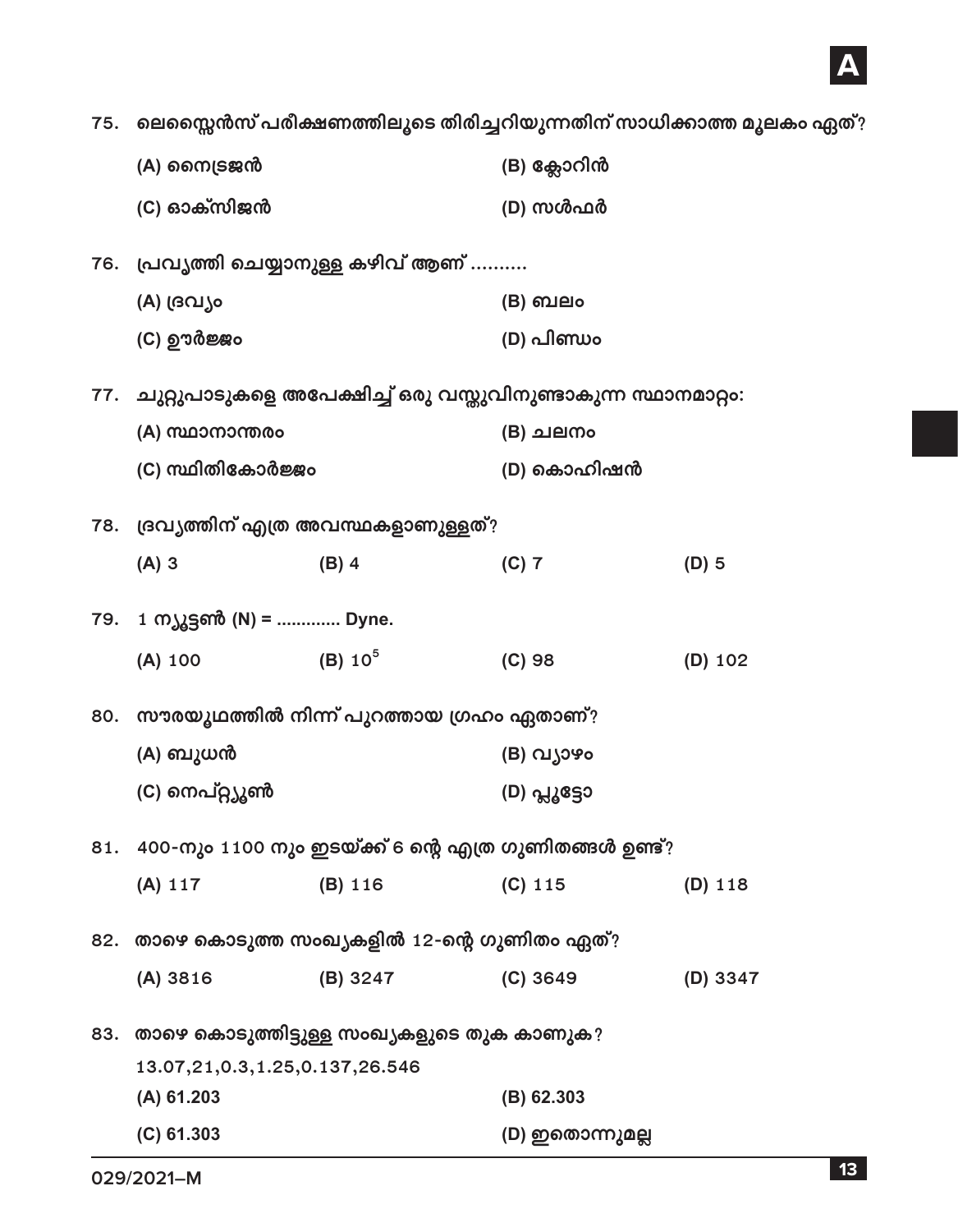## **A**

- 84. 20.009 നോട് എത്ര കൂട്ടിയാൽ 50 കിട്ടും?
	- **(A)** 29.1 **(B)** 29.991
	- **(C)** 29.91 **(D)** 29.1
- 85.  $\frac{1}{2}$  $\frac{1}{2}$  നും  $\frac{1}{3}$  നും ഇടയിലുള്ള ഭിന്നസംഖ്യയാണ്:  $(A) \frac{1}{4}$  (B)  $\frac{4}{7}$ **(C)**  $\frac{3}{4}$  $\frac{3}{4}$  (D)  $\frac{2}{5}$
- 86. ഏറ്റവും വലുത് ഏത്?
	- $(A)$   $\frac{7}{11}$  $(B)$   $\frac{13}{17}$ **(C)**  $\frac{3}{7}$  $\frac{3}{7}$  (D)  $\frac{21}{25}$

87. 4 കുട്ടികൾക്ക് ശരാശരി 7 വയസ്സ്. അഞ്ചാമത് ഒരു കുട്ടി കൂടി ചേർന്നാൽ ശരാശരി 6 വയസ്സ്. അഞ്ചാമന്റെ വയസ്സ് എത്ര?

**(A) 2 (B) 4 (C) 3 (D) 5**

88. ഒരു വസ്തുവിന് തുടർച്ചയായി 20%, 10%, 25% എന്ന രീതിയിൽ ഡിസ്കൗണ്ട് അനുവദിച്ചാൽ ആകെ ഡിസ്കൗണ്ട് എത്ര ശതമാനം?

- **(A)** 55 wfoLjU **(B)** 54 wfoLjU
- **(C)** 46 wfoLjU **(D)** 42 wfoLjU

89. ഒരാൾ A യിൽ നിന്നും മണിക്കുറിൽ 30 കി.മീ വേഗത്തിൽ സഞ്ചരിച്ച് B യിൽ എത്തി ഭച്ചർന്നു. തിരികെ B യിൽ നിന്ന് A യിലേക്ക് മണിക്കൂറിൽ 50 കി.മീ. വേഗത്തിലും  $\mathbf{q}$ എത്തുന്നു. ഈ യാത്രയിൽ A യിൽ നിന്നും B യിലേക്കുള്ള ദൂരം എത്ര $\mathbf{q}$ 

- **(A)** 65 W].o} **(B)** 75 W].o} **(C)** 80 W].o} **(D)** 90 W].o}
- 90. ഒരു സൈക്കിൾ 5 കിലോമീറ്റർ ദൂരം സഞ്ചരിക്കാൻ 25 മിനിറ്റ് എടുത്തു. ഇതേ വേഗതയിൽ 3.5 കിലോമീറ്റർ സഞ്ചരിക്കാനെടുക്കുന്ന സമയമെത്ര?
	- **(A)** 12.5 o]j]ãV **(B)** 15.5 o]j]ãV
	- **(C)** 17.5 o]j]ãV **(D)** 18.5 o]j]ãV

91. + എന്നാൽ X, - എന്നാൽ + ആയാൽ 14+3-4 എത്ര?

**(A) 46 (B) 3 (C) 8 (D) 11**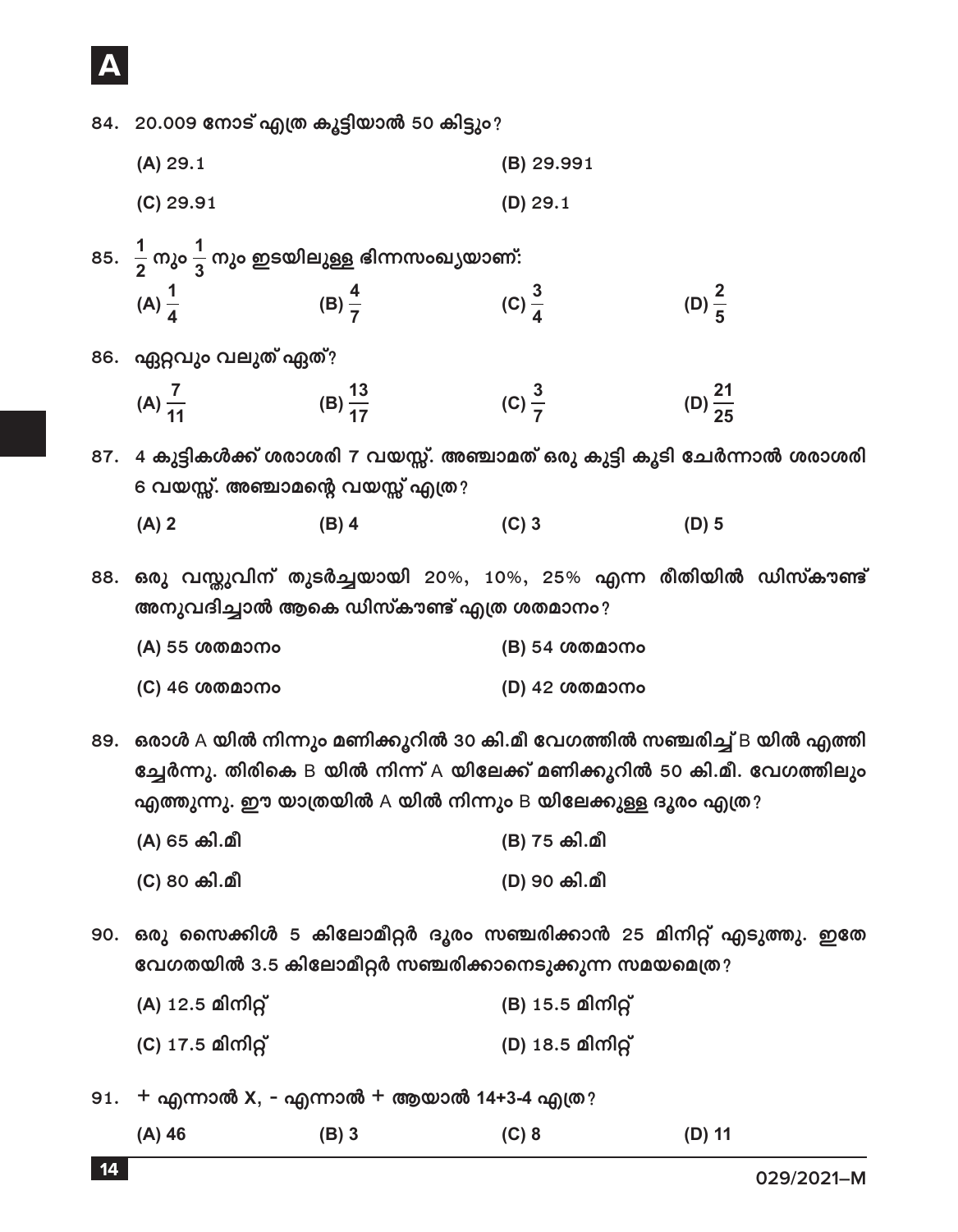# $\overline{\mathsf{A}}$

| 92. ശരിയായ ഗണിതചിഹ്നങ്ങൾ തെരഞ്ഞെടുത്ത് സമവാക്യം പൂരിപ്പിക്കുക. (6 6) 6=30 |                                                                                                                                                   |                                           |              |                                                                             |
|---------------------------------------------------------------------------|---------------------------------------------------------------------------------------------------------------------------------------------------|-------------------------------------------|--------------|-----------------------------------------------------------------------------|
|                                                                           | $(A) - x$                                                                                                                                         | $(B)$ x,-                                 | $(C) + +$    | $(D) \div x$                                                                |
| 93.                                                                       | ശ്രേണിയിലെ അടുത്ത സംഖ്യ ഏത്? 12, 6, 24, 12, 48, 24,                                                                                               |                                           |              |                                                                             |
|                                                                           | $(A)$ 12                                                                                                                                          | $(B)$ 96                                  | $(C)$ 48     | $(D)$ 72                                                                    |
| 94.                                                                       | ഒരു കോഡ് ഭാഷയിൽ POLICE എന്ന വാക്കിനെ OMIEXY എന്ന് കോഡ്                                                                                            |                                           |              |                                                                             |
|                                                                           | ചെയ്യാമെങ്കിൽ LABOUR എന്ന വാക്കിനെ എങ്ങനെ എഴുതാം?                                                                                                 |                                           |              |                                                                             |
|                                                                           | (A) KYYKPL                                                                                                                                        | (B) YKKYLP                                | (C) KZCPPL   | (D) YKKLYP                                                                  |
| 95.                                                                       | താഴെ കൊടുത്തിരിക്കുന്ന വാക്കുകൾ ഇംഗ്ലീഷ് അക്ഷരമാലാക്രമത്തിൽ<br>ക്രമീകരിച്ചാൽ ആദ്യം വരുന്ന വാക്കേത്?                                               |                                           |              |                                                                             |
|                                                                           |                                                                                                                                                   |                                           |              |                                                                             |
|                                                                           | (A) Cloud                                                                                                                                         | (B) Middle                                | (C) Chain    | (D) Grunt                                                                   |
| 96.                                                                       |                                                                                                                                                   |                                           |              |                                                                             |
|                                                                           | (A) Equity                                                                                                                                        | (B) Equal                                 | (C) Tale     | (D) Lent                                                                    |
| 97.                                                                       | ബന്ധം കണ്ടുപിടിക്കുക: കാർഡിയോളജി : ഹൃദയം : നെഫ്രോളജി : ________                                                                                   |                                           |              |                                                                             |
|                                                                           | (A) കരൾ                                                                                                                                           |                                           | (B) തലച്ചോറ് |                                                                             |
|                                                                           | (C) വൃക്കകൾ                                                                                                                                       |                                           | (D) കണ്ണുകൾ  |                                                                             |
| 98.                                                                       | താഴെ കൊടുത്തിട്ടുള്ള പദങ്ങളിൽ വേറിട്ടു നിൽക്കുന്ന പദം ഏതാണ്?                                                                                      |                                           |              |                                                                             |
|                                                                           | (A) ചെമ്പ്                                                                                                                                        |                                           | (B) അൽനിക്കോ |                                                                             |
|                                                                           | (C) അലൂമിനിയം                                                                                                                                     |                                           | (D) ഇരുമ്പ്  |                                                                             |
| 99.                                                                       | 4 കൊല്ലം മുമ്പ് അമ്മയ്ക്ക് മകളുടെ 3 ഇരട്ടി വയസ്സായിരുന്നു. 6 കൊല്ലം കഴിഞ്ഞാൽ<br>അമ്മയ്ക്ക് മകളുടെ ഇരട്ടി വയസ്സാകും. മകളുടെ ഇന്നത്തെ വയസ്സ് എത്ര ? |                                           |              |                                                                             |
|                                                                           | $(A)$ 12                                                                                                                                          | $(B)$ 14                                  | $(C)$ 16     | $(D)$ 18                                                                    |
|                                                                           |                                                                                                                                                   | അവസാനത്തുനിന്ന് വിശ്വനാഥന്റെ റാങ്ക് എത്ര? |              | 100.40 കുട്ടികളുള്ള ക്ലാസ്സിൽ വിശ്വനാഥന്റെ റാങ്ക് മുന്നിൽ നിന്ന് 19-ാമതാണ്. |
|                                                                           | $(A)$ 22                                                                                                                                          | $(B)$ 21                                  | $(C)$ 20     | $(D)$ 23                                                                    |